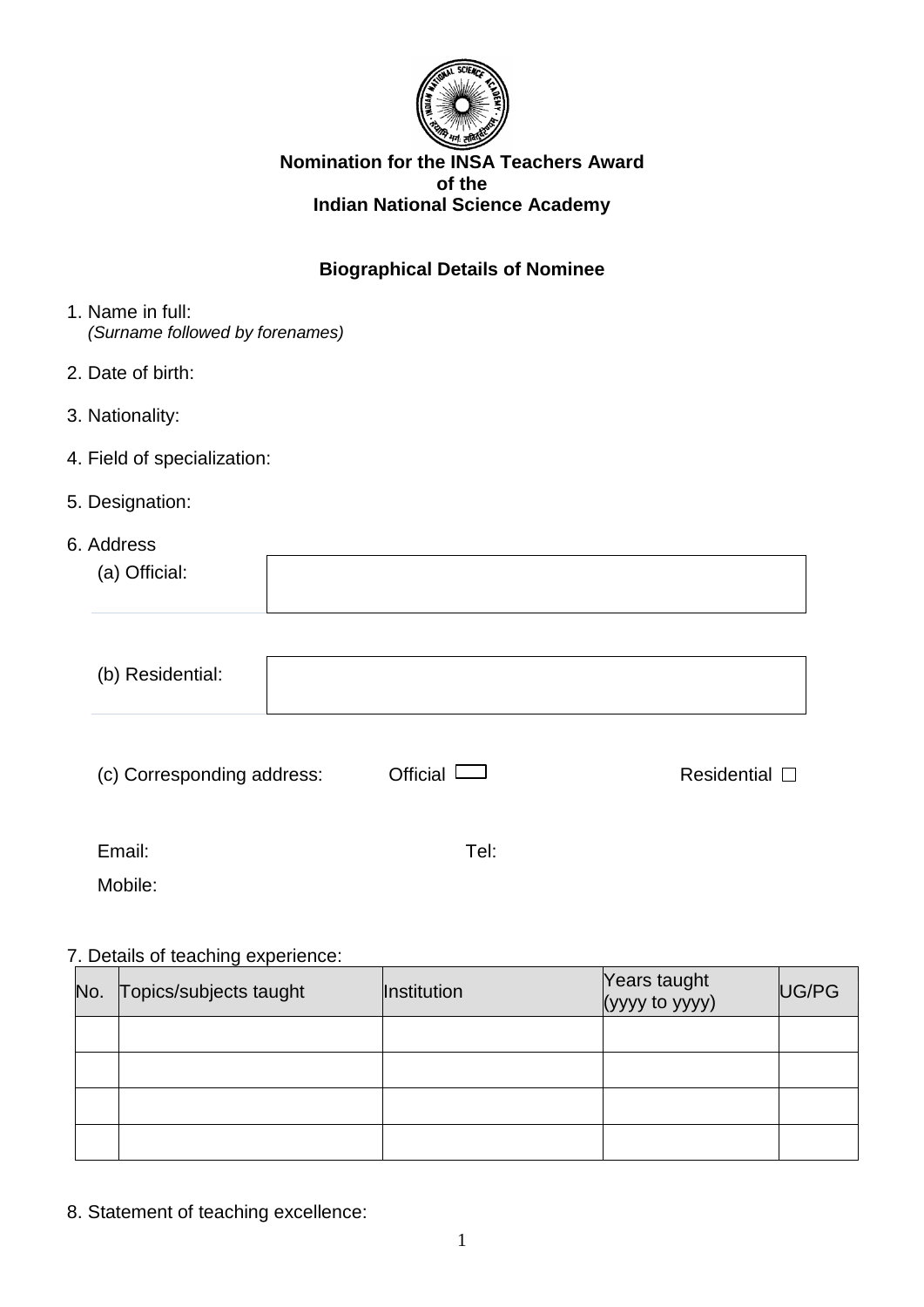

9. Original contributions

10. Contribution of nominee's research to teaching (if any)

11. A list of up to five significant texts/reference books written by the nominee

|    | No. Title | Authors | Publisher | Year of<br>publication | ISBN no. |
|----|-----------|---------|-----------|------------------------|----------|
| 1. |           |         |           |                        |          |
| 2. |           |         |           |                        |          |
| 3. |           |         |           |                        |          |
| 4. |           |         |           |                        |          |
| 5. |           |         |           |                        |          |

12. Participation by the nominee on online platforms for teaching

13. List of six former students of the nominee (Student's name, designation, email id and telephone number)

- 14. Other academic activities (100 words)
- 15. Awards and recognitions for teaching
- 16. Brief biodata of nominee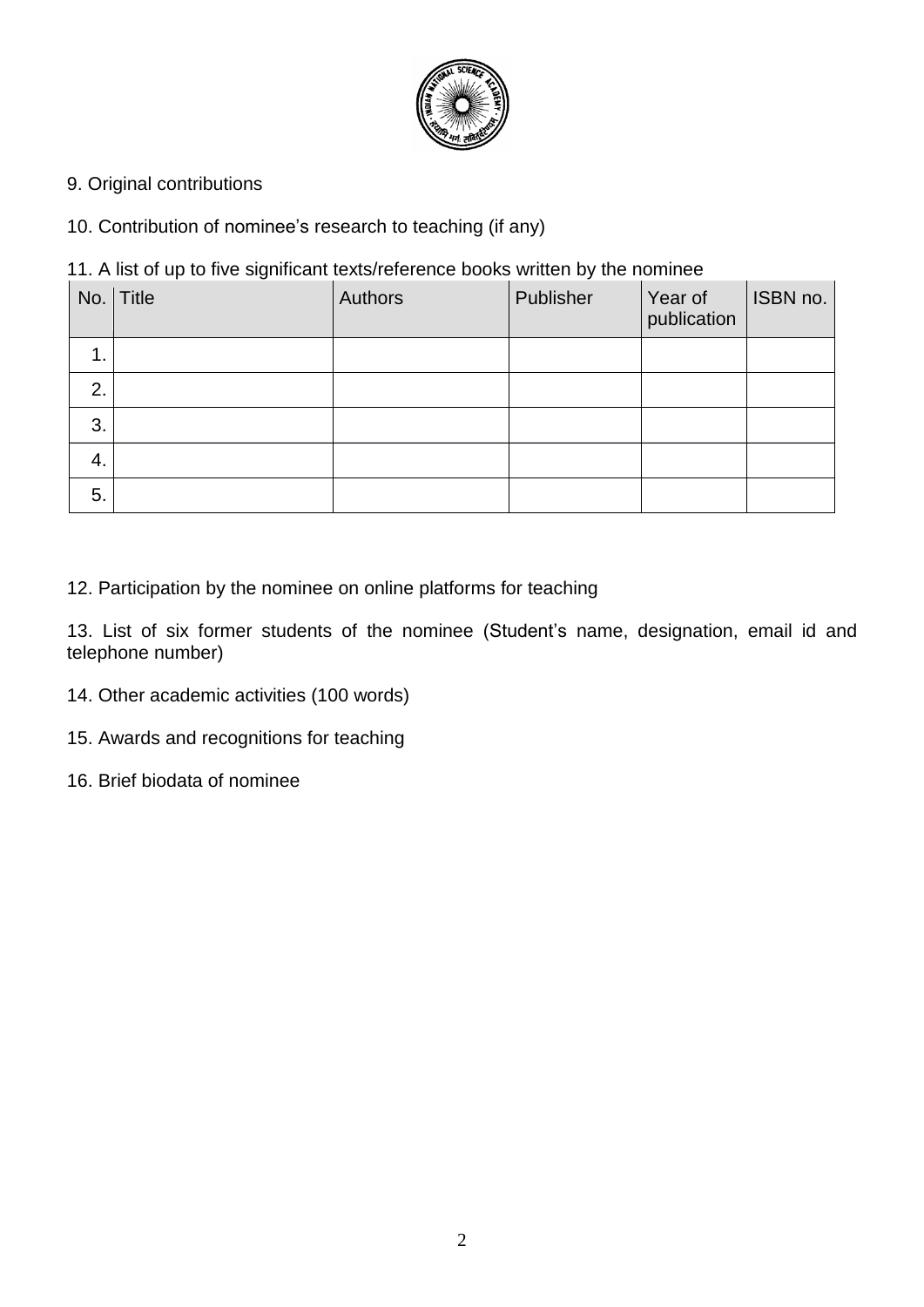

- 1. Name in full: *(Surname followed by forenames)*
- 2. Designation:
- 3. Address

| (c) Corresponding address: | Official $\square$ | Residential $\square$ |
|----------------------------|--------------------|-----------------------|
|                            |                    |                       |
|                            |                    | Tel:                  |

4. Briefly state in what capacity and for how long do you know the Nominee:

# **DECLARATION**

The information provided in the above nomination is true to the best of my knowledge.

**Date:**

**Place: Signature and Seal of the Nominator**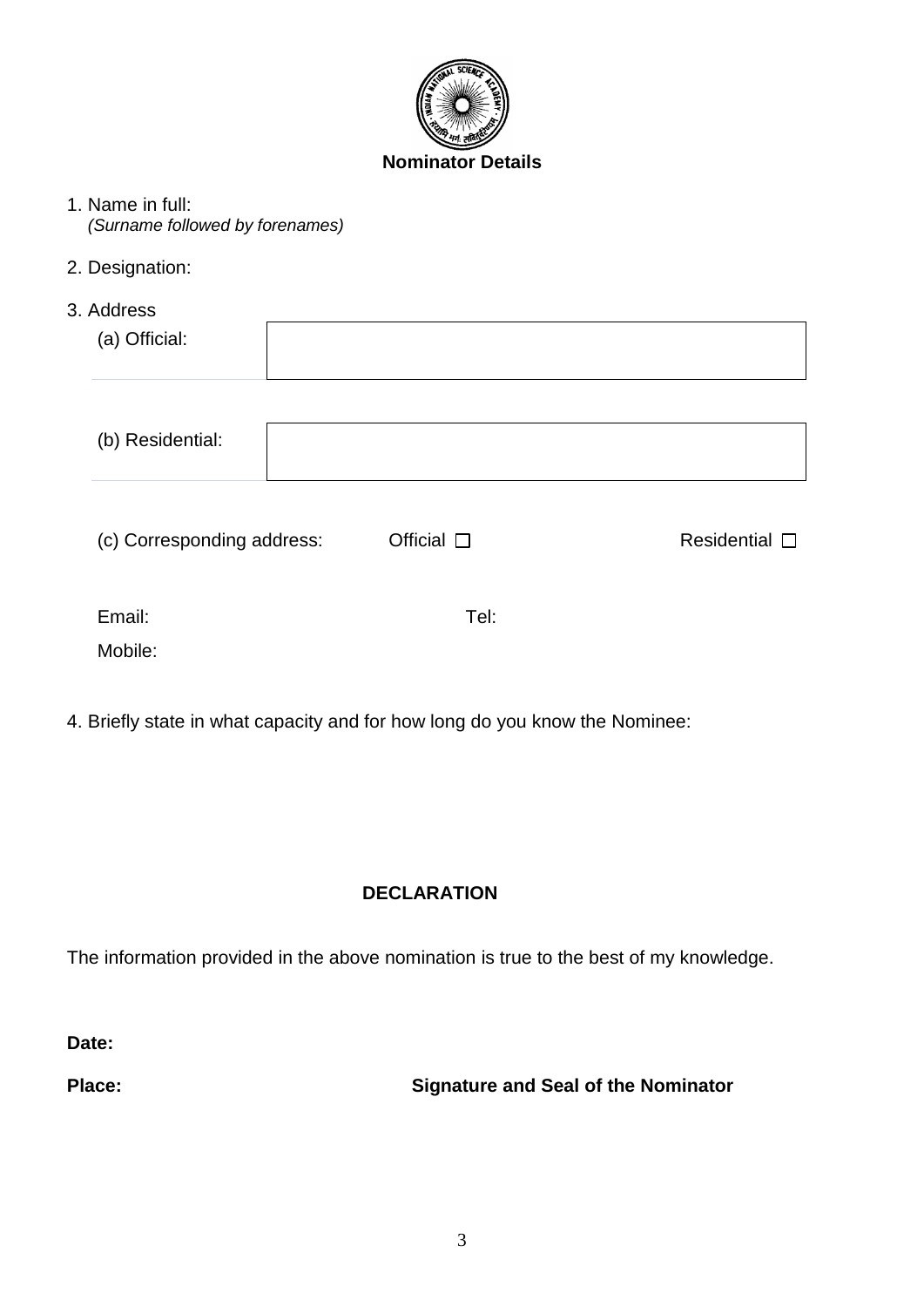

## *Explanatory notes for filling the nomination form:*

Additional information for filling some of the items in the form are given below:

- 8. Please provide a brief write-up, not exceeding 1000 word, which in your opinion supports the Nominee's eligibility for this award. You may highlight dedication to teaching, motivational skills, evidence of innovative teaching methods/materials, functioning as a role model and other qualities you wish to mention.
- 9. A list of equipments designed and fabricated and/or papers published on education in journals/magazines with state/national/international circulation should be provided.
- 10. Where relevant, please indicate how the Nominee's research has helped in his/her teaching
- 11. Published review of books may be included as attachments to the nomination.
- 12. The nominee's role in participating on the Swayam platform or any other online portal in developing a course, lectures, articles, etc. should be mentioned.
- 13. List the current positions of the six former students of the Nominee, giving names, level and year of their study period, contact details including their emails and mobile numbers.
- 14. A brief note not exceeding 100 words highlighting other academic activities in addition to regular duties, such as general/popular articles/lectures on science, organizing seminars/ workshops, outreach activities, etc.
- 15. Please list any recognition/honour at state/national level received by the Nominee for excellence in teaching.
- 16. Please attach the latest CV, not more than 3 pages of A4 size paper, of the Nominee. The list of research publications should be restricted to 10 best papers.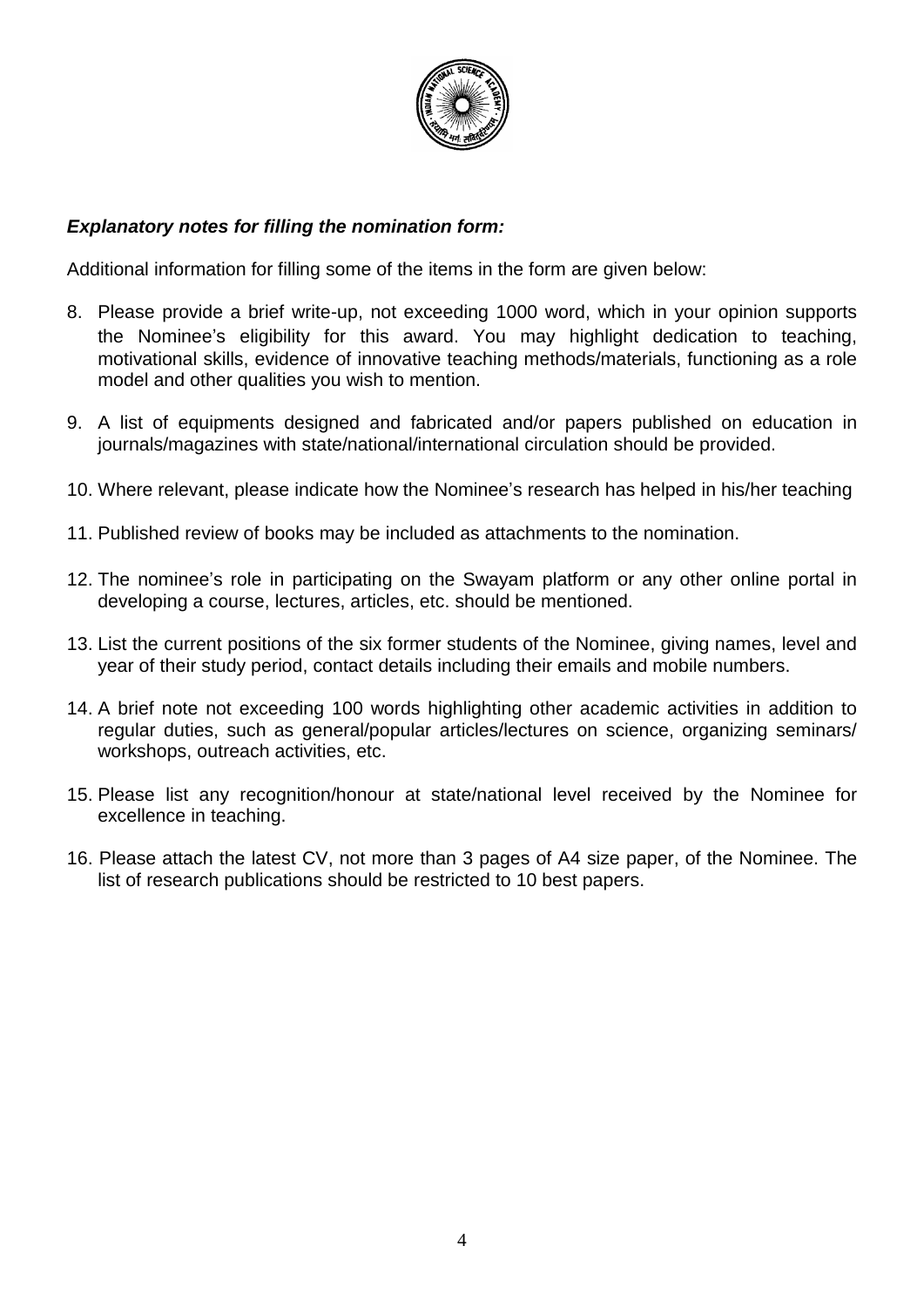

#### **INFORMATION**

- **Scope:** To recognize and value excellence, consistency and high level of teaching in Indian Colleges, Universities and Institutions the Academy has instituted the INSA Teachers Award. The award is made annually to recognize and honour teachers for providing guidance, inspiration and mentoring students to take up careers in Science and Technology. All disciplines of Science and Technology including Medical & Engineering Sciences come under the purview of this award.
- **Number of Awards:** The number of awards to be made in any year shall be up to 15.
- **Eligibility:** a) The award shall be made to outstanding teachers currently working or worked in India**,** with at least 15 years of teaching experience at undergraduate or postgraduate level in any Indian College/University/Institution. b) Maximum age limit is 55 years as on December 31 of the year preceding the year of the award. c) The nominee can be nominated for a maximum of three times d) The award will not be offered to Fellows of any of the national academies. It will also not be offered to anyone who is Vice-Chancellor of a University, Director of an Institution/laboratory and/or holding a position where his/her teaching is restricted.
- **Selection Criterion:** Consistent excellence in teaching as evident from performance of students, inspiring students to take up careers in Science and Technology, introducing novel teaching methods, experiments and materials, and pedagogy. Active involvement in science popularization and outreach activities will be an additional consideration.
- **Announcement of the Awards:** The names of the awardees selected for the award shall be announced in the Annual General Meeting of the Academy.
- **Presentation of the Award:** The presentation of the Awards shall be made by the President, INSA, at the time of Anniversary General Meeting. For receiving the award, the awardees (along with spouse or one accompanying person) will be paid travel expenses (cost of economy class air-fare **by Air India, purchased through its portal / Balmer & Lawrie / IRCTC / Ashoka Tours & Travels only**) and local conveyance as applicable. INSA will help in providing local hospitality. Reimbursement will be made on production of tickets.
- **Value:** Each awardee will be presented a scroll, a cash award of Rs. 50,000/- and a onetime book grant up to Rs. 20,000/- (broadly relevant books for educational purposes).
- **Nomination Procedure:** A teacher may be nominated by Fellows of INSA, NASI, IASc, Principal of a College, Vice-Chancellor of a University, Director of an Institution, a colleague or by a former student who is associated with an academic / R&D institution. The nominator may forward only one nomination in a year. A nomination shall remain valid for consideration for two consecutive years.
- The completed nomination form and all attachments should be combined into a single pdf file named "LN-FN-yyyy.pdf", where LN is the last name and FN the first name of the nominee